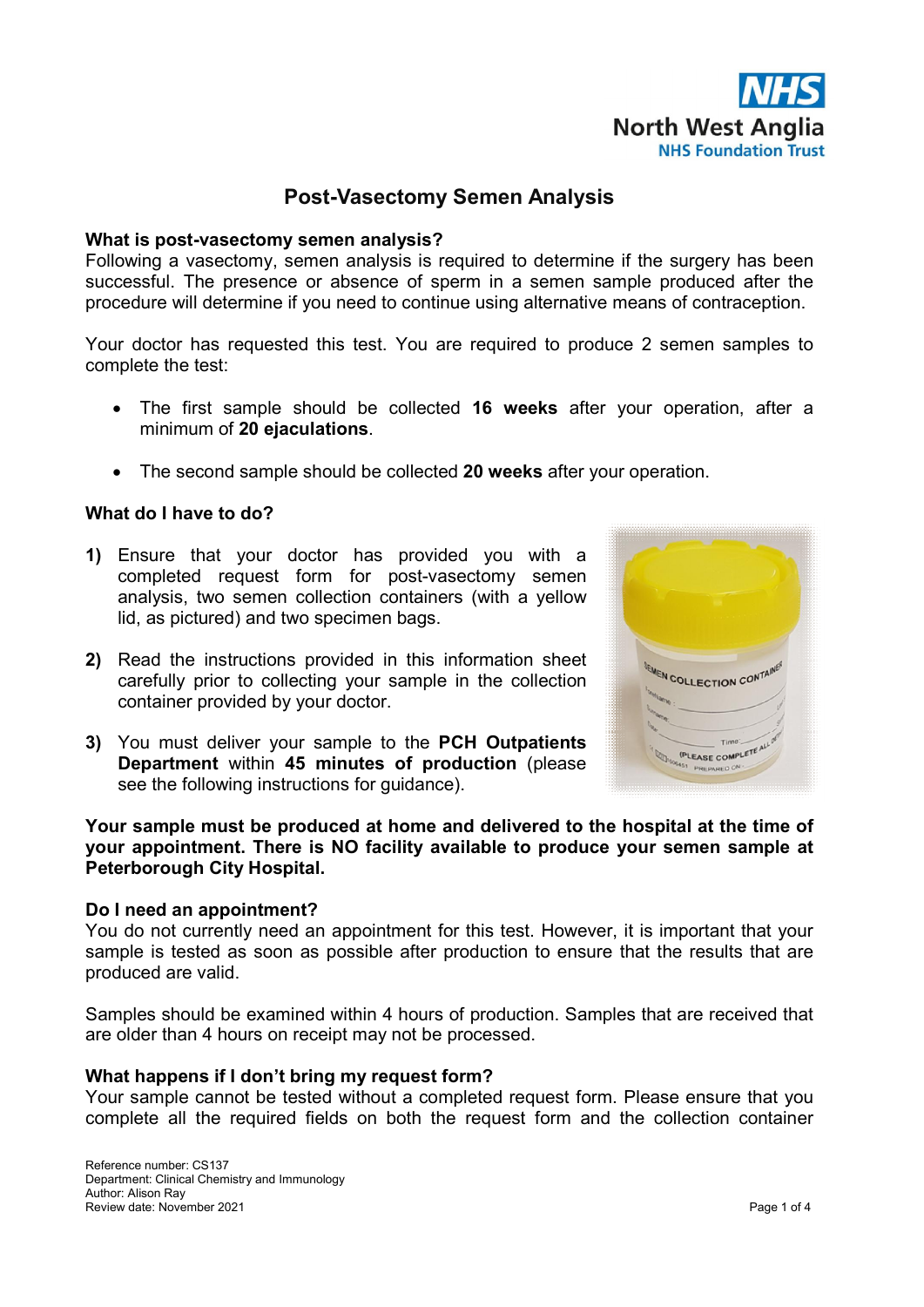

regarding your personal details and sample details. Your sample will not be tested if you fail to provide sufficient information.

## **What must I do before producing my sample?**

In order to obtain the optimum sample for analysis, the recommended abstinence period is **2-7 days** prior to your appointment. Please abstain from any sexual activity (either through masturbation or intercourse) for 2 days before you collect your sample. This abstinence period should not exceed 7 days.

### **How do I collect my sample?**

- Wash your hands and genitals prior to sample collection.
- Produce your sample by masturbation (hand stimulation) directly into the collection container. It is important that all of the semen that is produced is collected into the container.
- Complete the required fields on the request form and collection container. Include your full name, date of birth, sample collection date and time, date of last sexual activity and indicate if the sample is complete (i.e. the entire sample that was produced is in the container).
- Ensure that the lid of the collection container is firmly sealed and place the container in the specimen bag provided.
- Keep the sample close to your body (e.g. in your pocket) to prevent exposure to extremes of temperature.

## **Do NOT use alternative methods to masturbation to produce your sample. Samples obtained by withdrawal during sexual intercourse (coitus interruptus), or samples collected using a condom or any form of lubricant are unsuitable for analysis.**

#### **Where do I deliver my sample to?**

You must bring your sample and completed request form to the reception desk at the PCH Outpatients Department as soon as possible after producing your sample. The department is only accessible via the main hospital entrance.

Samples can ONLY be delivered **between 08.30 hrs – 14.00 hrs from Monday to Friday** (excluding Bank Holidays). Samples received outside of these hours may not be tested.

#### **How is my sample tested?**

Your sample will be examined for the presence or absence of sperm through microscopic analysis.

If sperm are observed in your sample but it is greater than 1 hour old upon receipt, it will not be possible to determine whether they were motile or not. A repeat sample, received in the laboratory within 45 minutes of production, will need to be collected.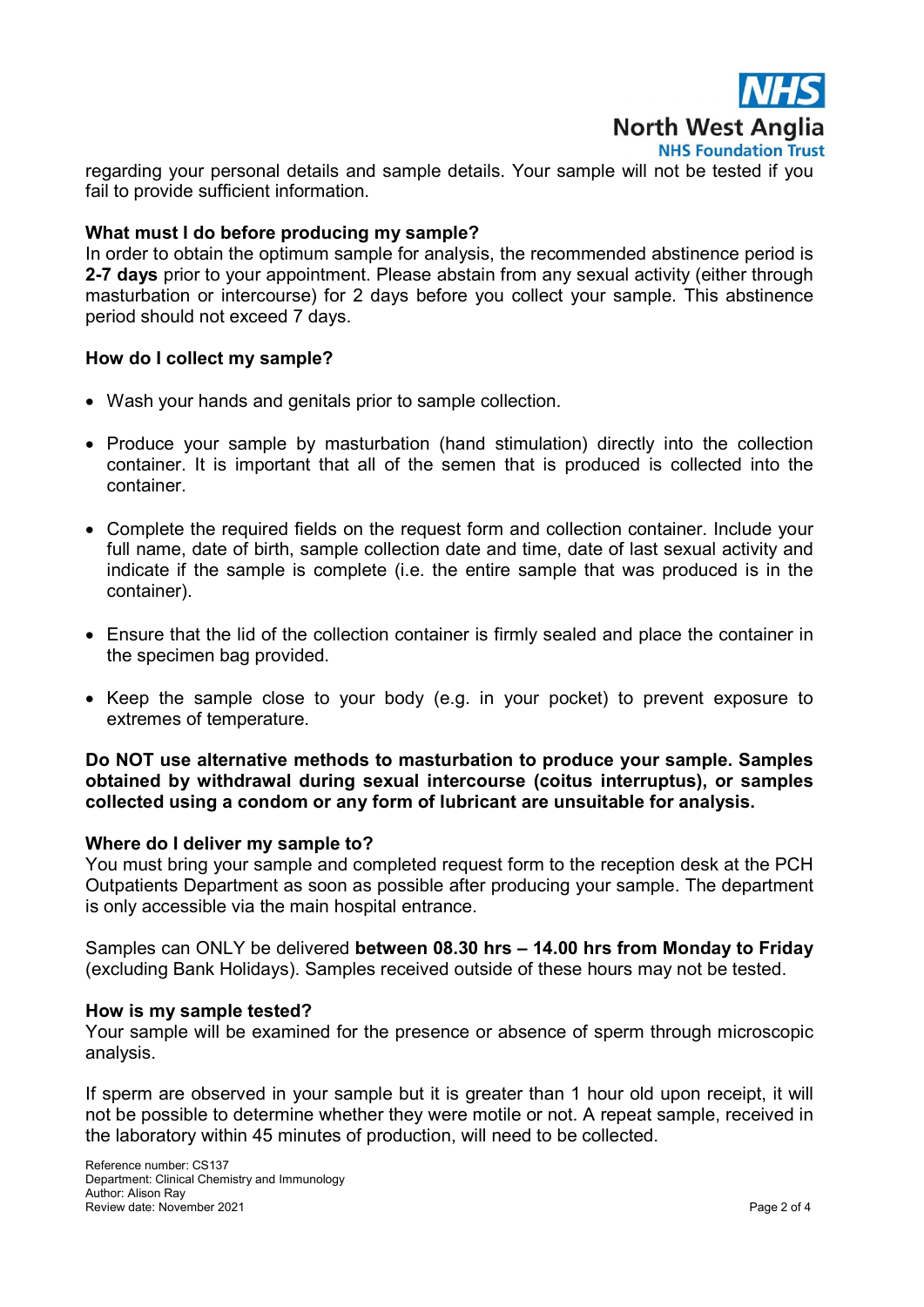

## **How do I get my results?**

The results from the analysis of your sample will be sent back to the doctor that requested the test for you. Your results should normally be available within 21 days of your test.

Your doctor may request a repeat test to confirm the results. You will be provided with additional request forms and semen collection containers if this is required.

## **Due to the confidential nature of your results, the laboratory cannot give results directly to patients over the telephone. Please contact your doctor for your results.**

#### **What factors can affect my test results?**

Recent viral illness or the use of drugs (for either prescription or recreational purposes) may affect semen quality. It is important that information regarding your recent medical history is disclosed to your doctor when you are referred for semen analysis, as this may affect the interpretation of your test results. The laboratory does not collect information about your medical history.

#### **Quality Assurance**

The laboratory subscribes to the external quality assurance programme provided by the UK National External Quality Assurance Scheme (UK NEQAS) for Reproductive Science.

#### **Enquiries**

Semen analysis is performed by the Department of Clinical Chemistry and Immunology. Please do not hesitate to contact the laboratory on **01733 678454** if you have any enquiries or require additional information about this test.

#### **Contact Details**

Department of Clinical Chemistry and Immunology Peterborough City Hospital, Edith Cavell Campus, Bretton Gate, Peterborough, PE3 9GZ